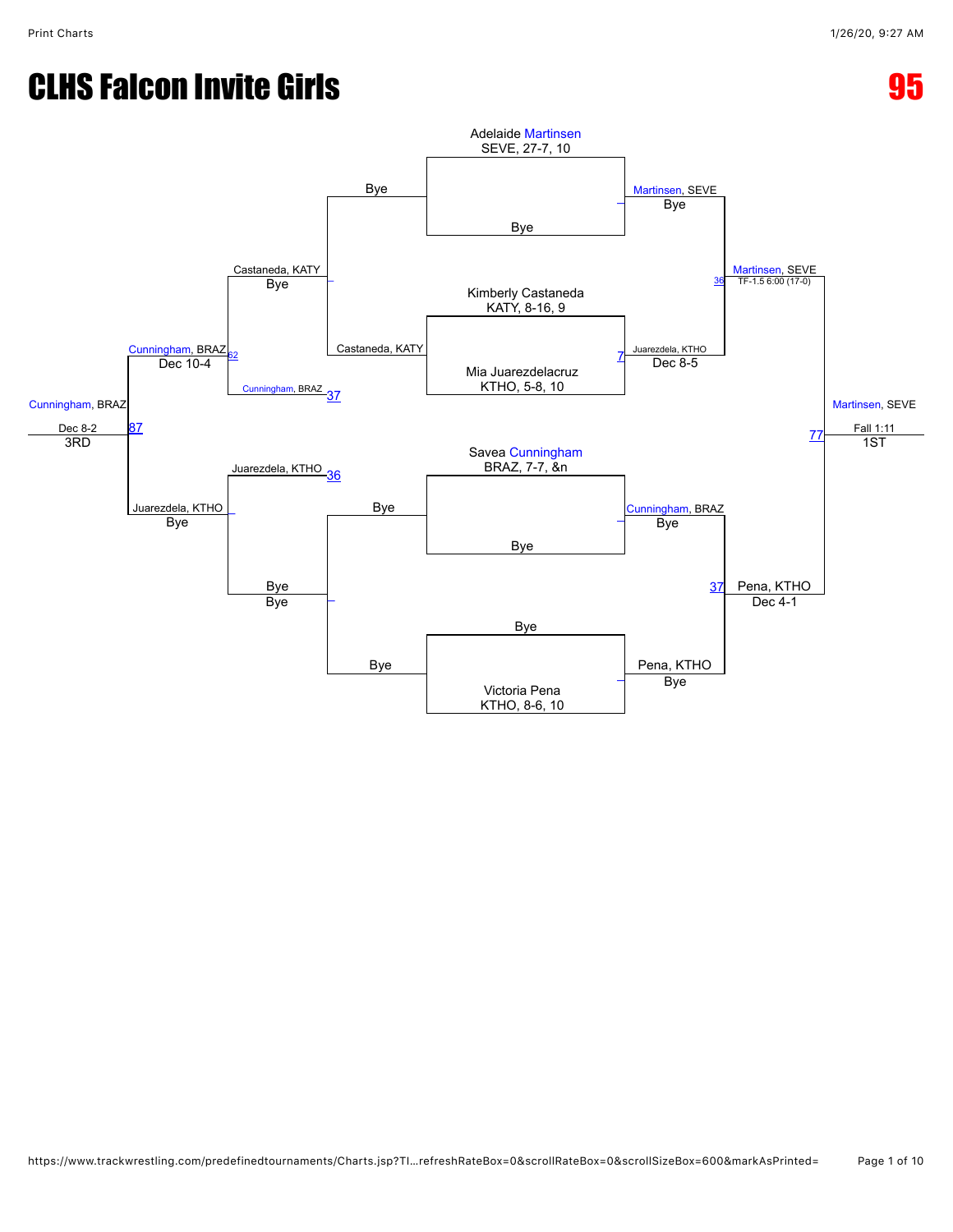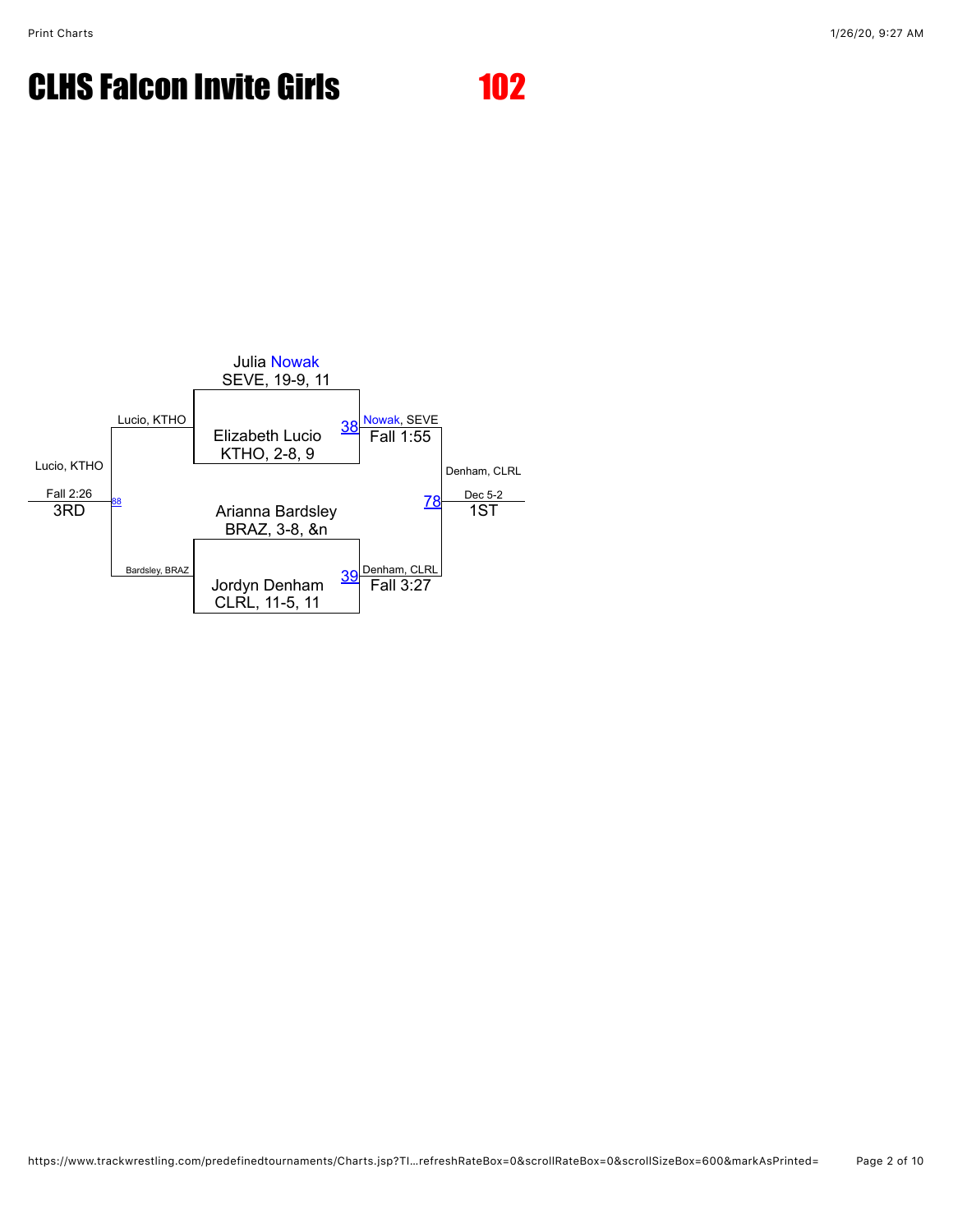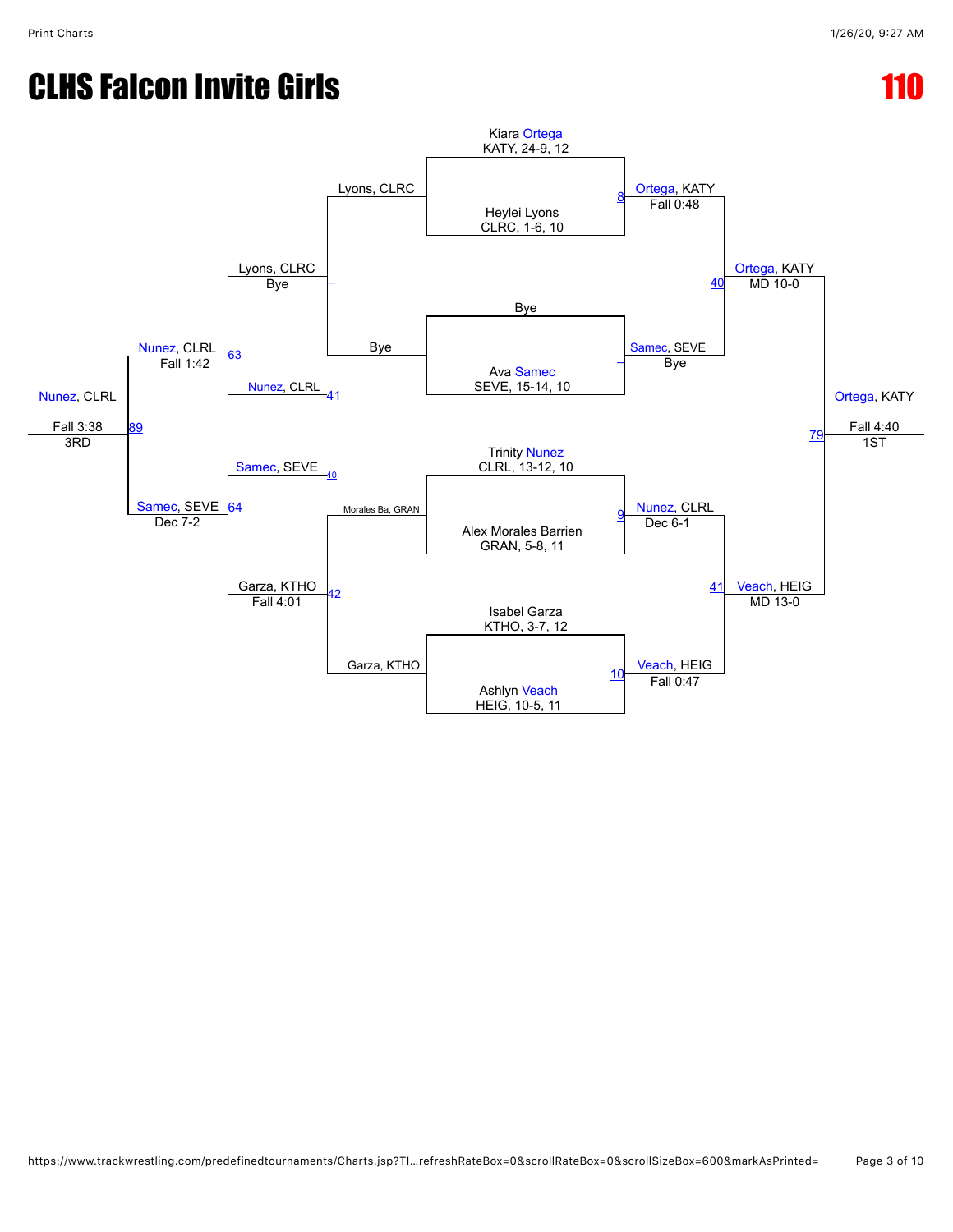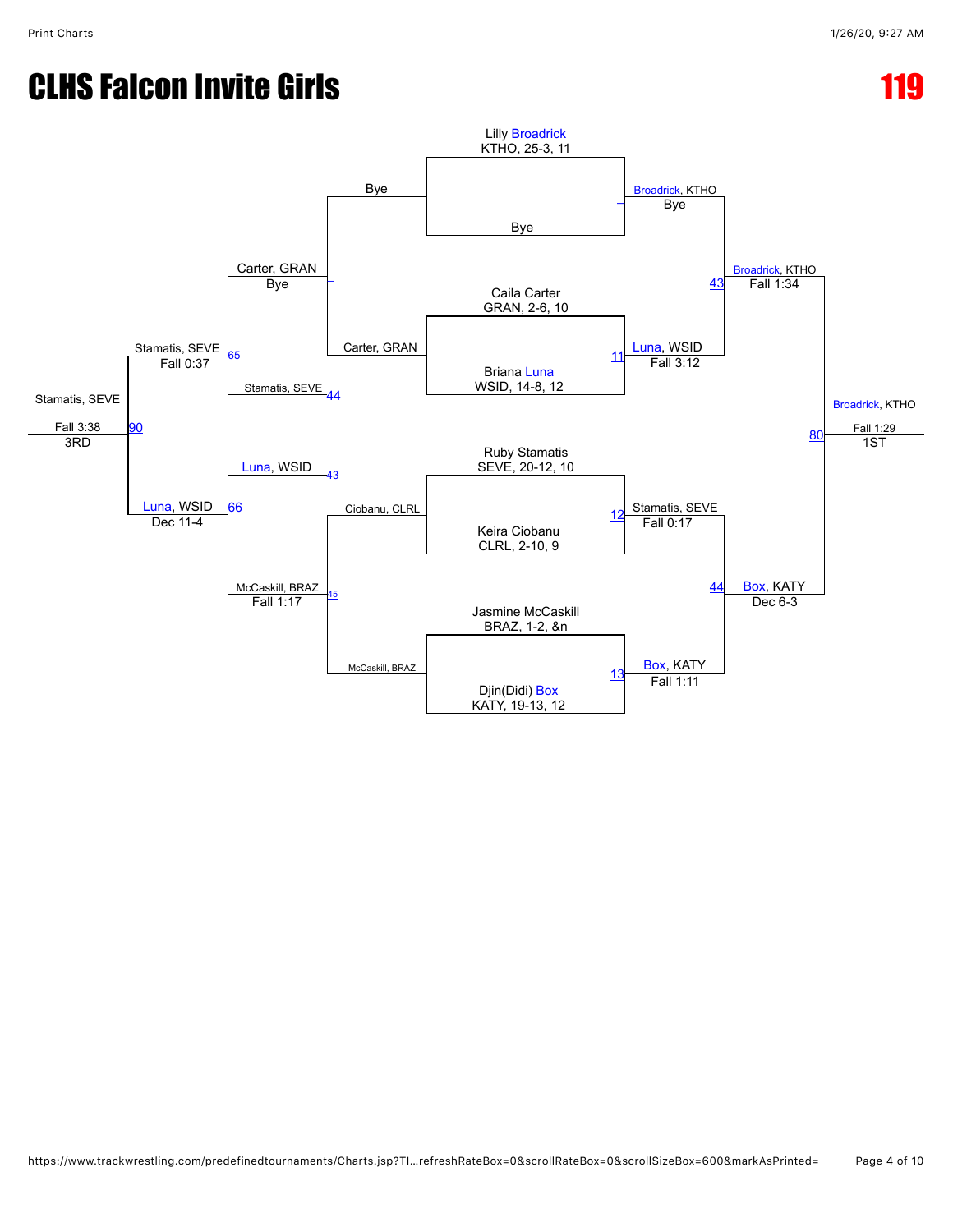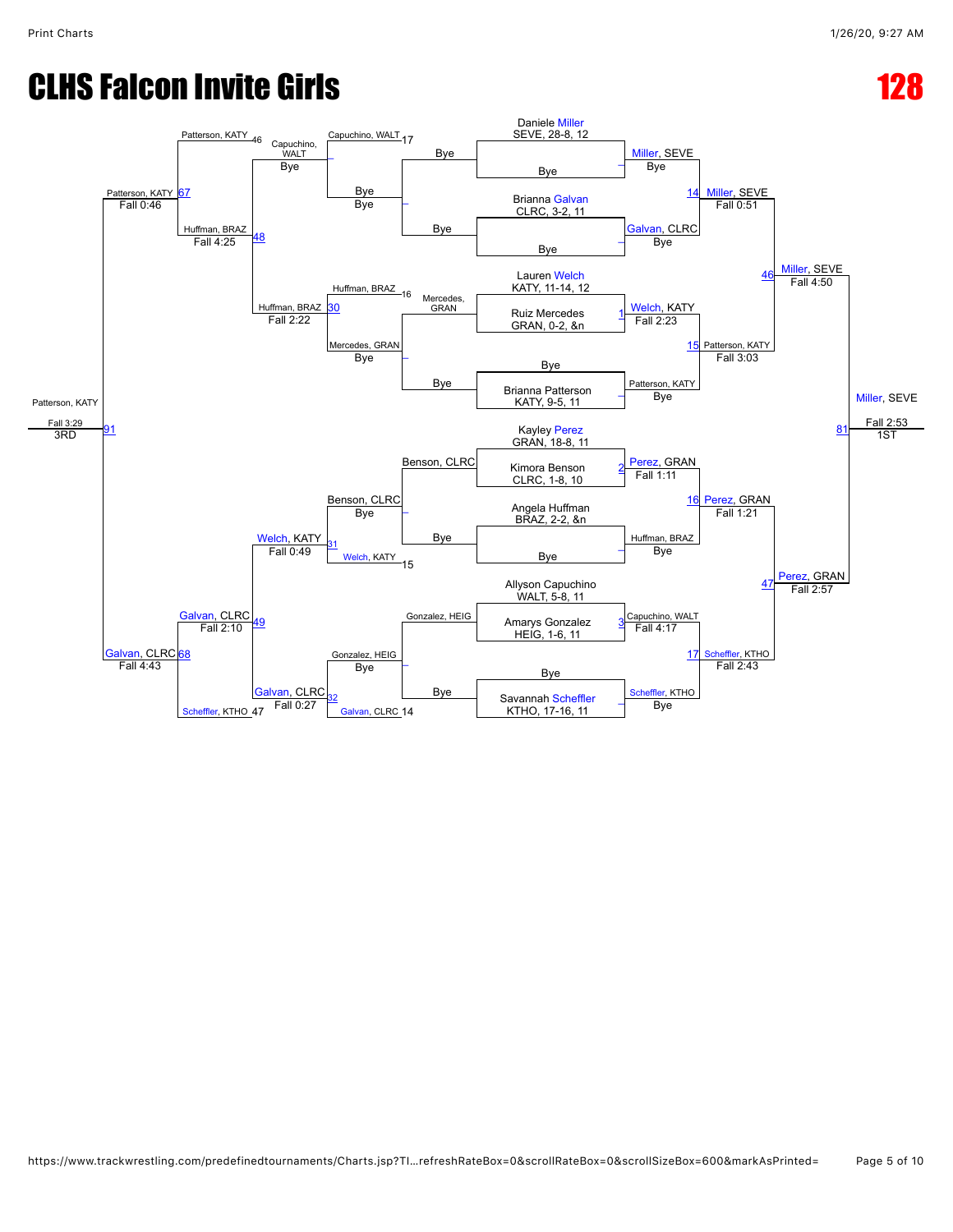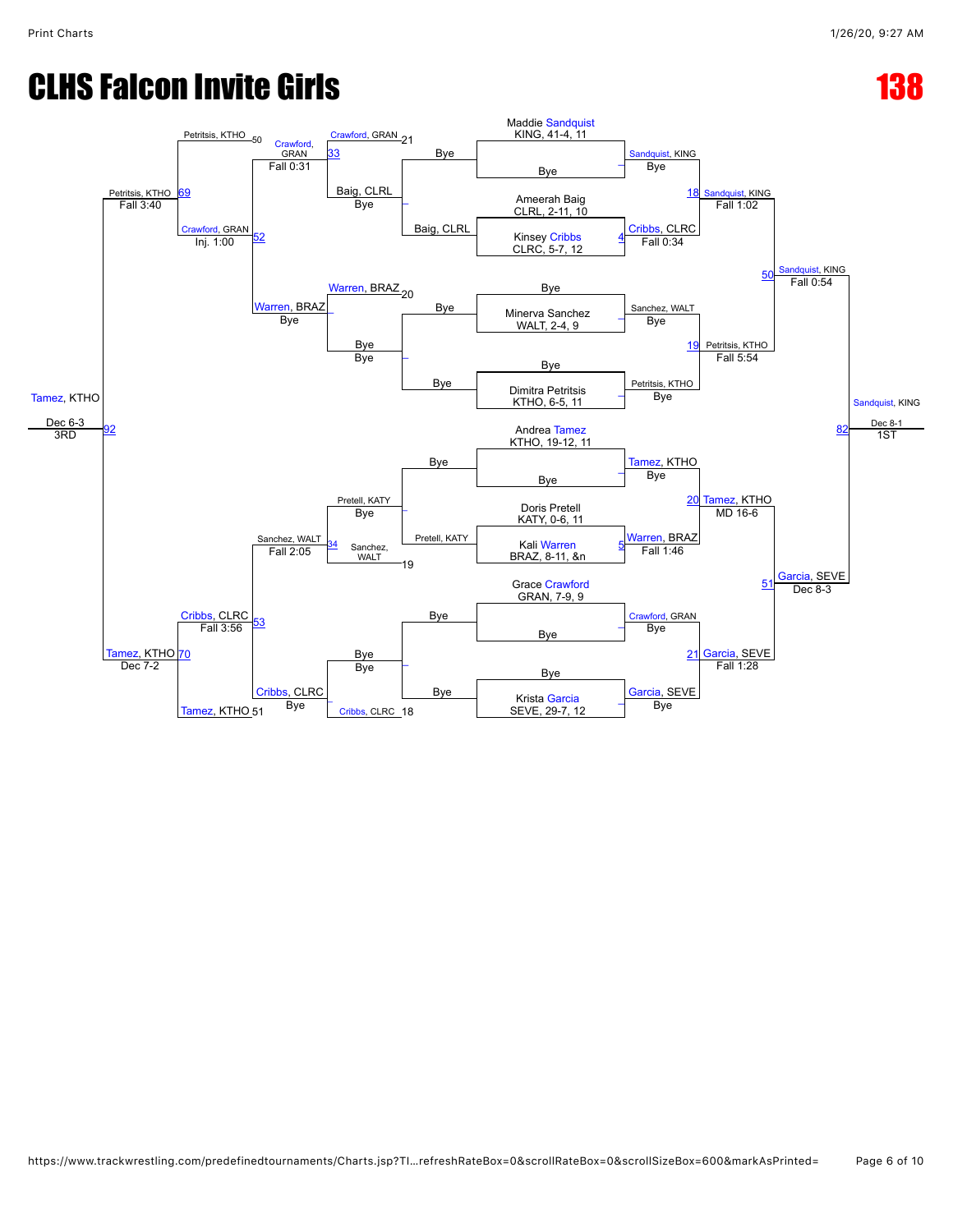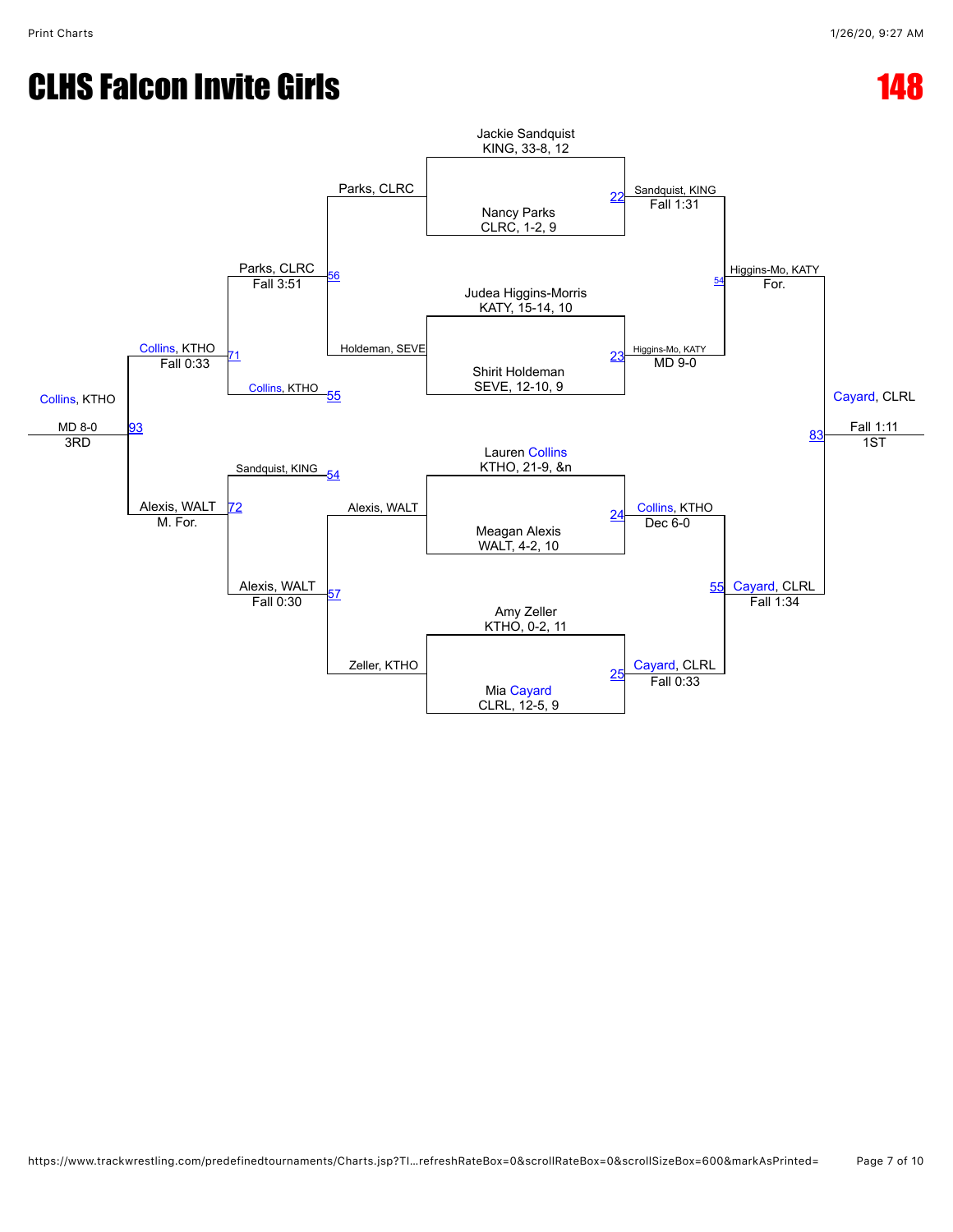

Ivanna Campos, WALT, 0-2, 12 **2ND**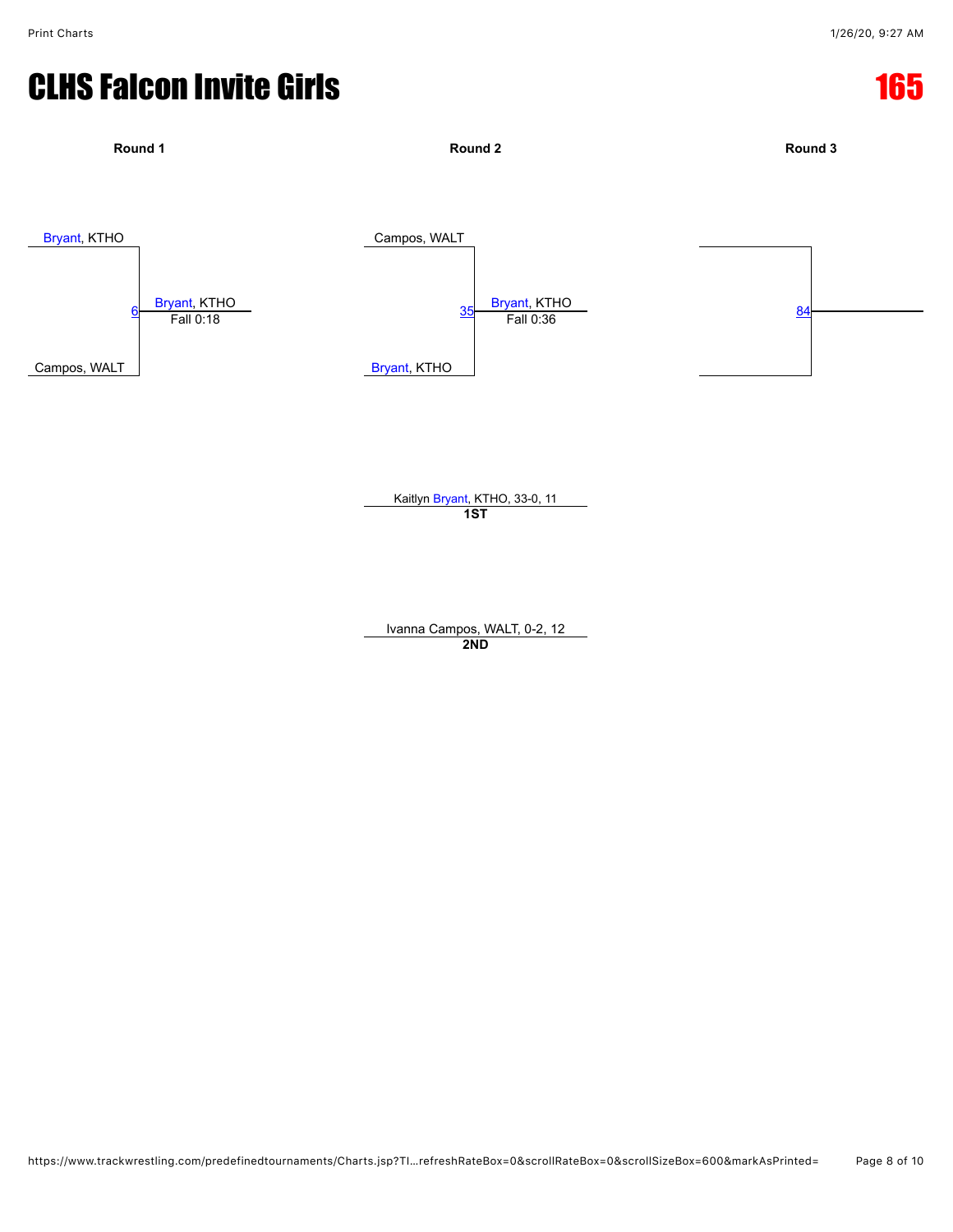